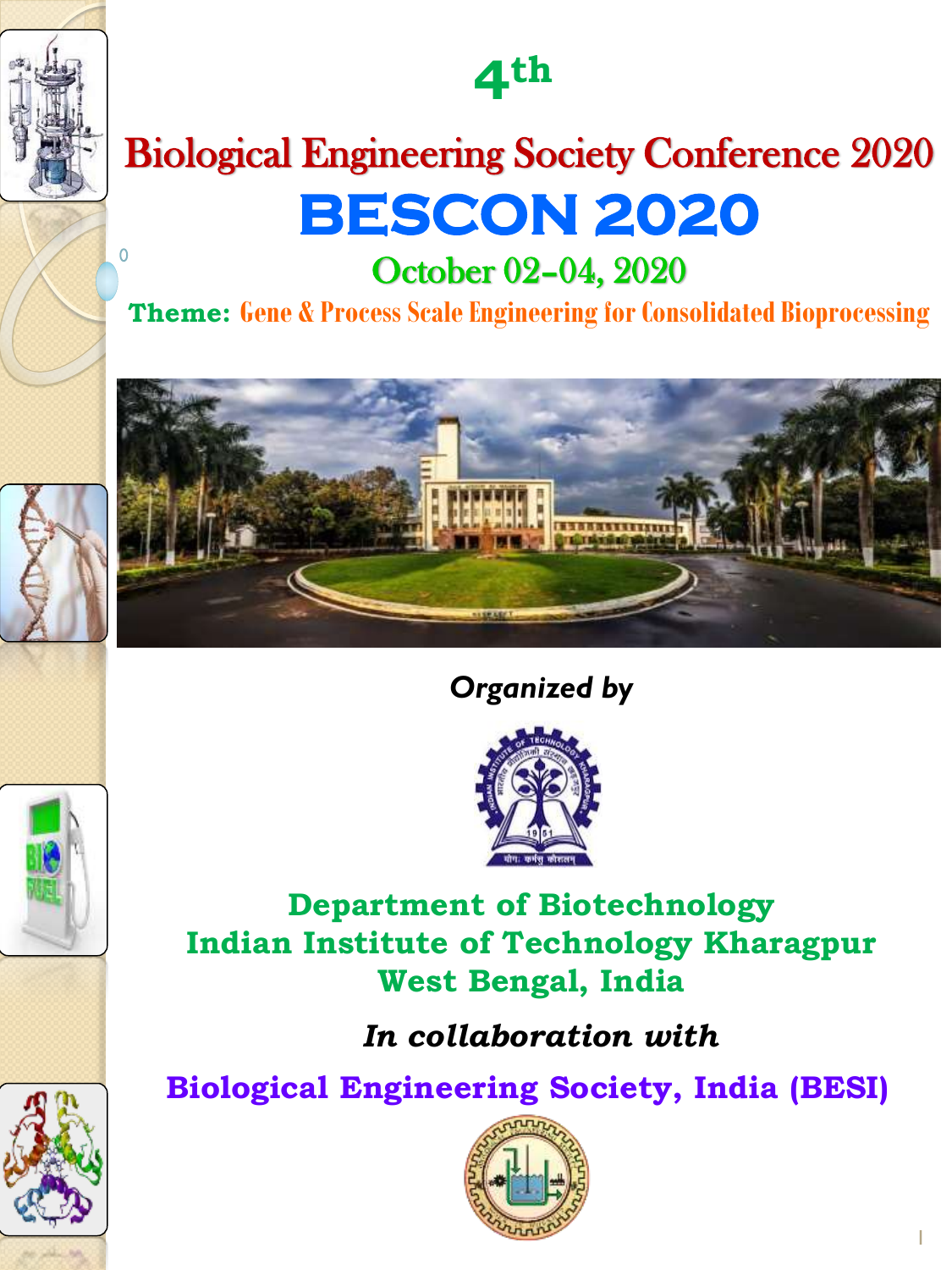#### **Objectives**

Biotechnology has been evolving and shifting its paradigm continuously by riding the waves of technological development and innovation. Societal needs also drive the innovation in this ever-emerging trans-disciplinary areas of study and research that have ushered in a new era of omics-inspired Blue, Green, Red and White Biotechnologies to address the scientific, economic and technological challenges in healthcare, energy, environment and waster industries. Genome, metabolic and process scale engineering strategies have brought about revolutions in the industrial production of biopharmaceuticals, enzymes, biofuels and plethora of other value-added products in biorefineries through consolidated bioprocessing of wastes for viable and sustainable development. Systems and synthetic biology methods are catalyzing the development of designer organisms with desired traits and novel applications. New and advanced biomaterials for biomedical, healthcare, environmental and energy applications are attracting attention of the world scientific community and industry. In order to achieve the Sustainable Development Goals set by the United Nations, it is becoming increasingly essential to bring the Genetic, Metabolic, Bioprocess, Biomaterials and Protein engineering communities together on a single platform called BESCON'2020 under the single umbrella i.e., Biological Engineering Society of India (BESI). Hence, BESCON'2020 is being organized by the Department of Biotechnology, Indian Institute of Technology Kharagpur in collaboration with the Biological Engineering Society (I), a scientific forum of the Biological engineers, scientists and technologists constituted in 2017 for the advancement of blue, green, red and white biotechnology.

**BESCON-2020** with its unique theme *"Gene & Process Scale Engineering for Consolidated Bioprocessing"* will feature plenary/keynote/invited talks, oral presentations and poster sessions in the areas of Bioprocess and Biochemical Engineering, Genome and Metabolic Engineering, Systems and Synthetic Biology, Biomaterials and Biomedical Engineering, Biorefineries for Biofuels and Sustainable Development. It will serve as a platform to share and show-case one's research findings among the peers in industry and academia. It will also provide us with a very good networking event for the academic and company professionals and students to take their research to the next level.

#### **Thrust Areas**

- ❖ **Genome and Metabolic Engineering**
- ❖ **Bioprocess and Biochemical Engineering**
- ❖ **Protein/Enzyme Engineering**
- ❖ **Biorefineries for Biofuels and Value-added Products**
- ❖ **Systems and Synthetic Biology**
- ❖ **Sustainable Development**
- ❖ **Biomaterials and Biomedical Engineering**
- ❖ **Blue, Green, Red & White Biotechnology**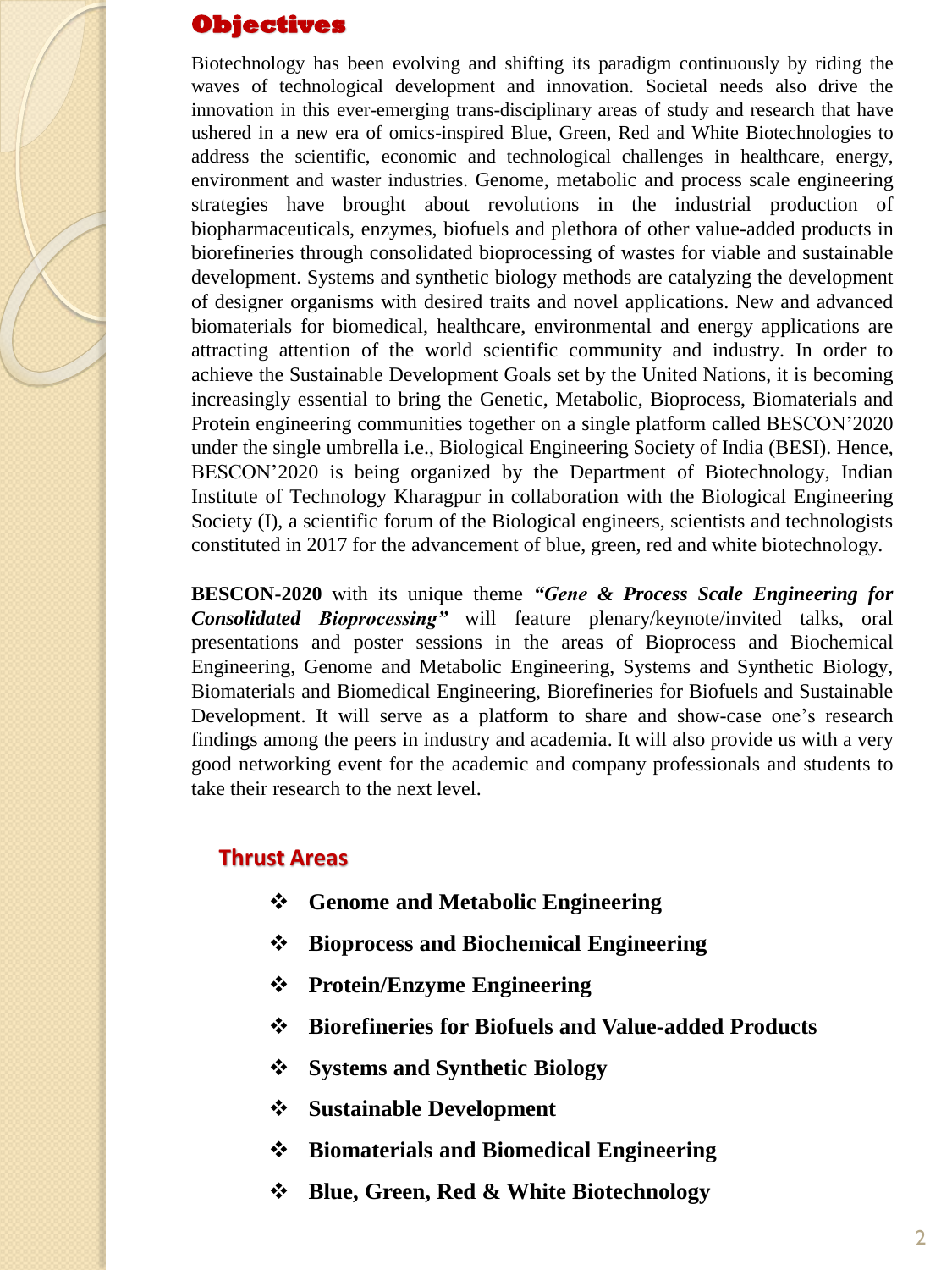#### **About the Institute**

The Indian Institute of Technology Kharagpur (IIT Kharagpur or IIT KGP) was established by the Government of India in 1951. It is the first IIT which was established, and is recognized as an Institute of National Importance by the Government of India. As part of Nehru's dream for a free and self-sufficient India, the Institute was established to train scientists and engineers after our independence in 1947. Among all IITs, IIT Kharagpur has the largest campus ~2100 acres, highest number of Departments, Schools and Centres and the highest student enrolment.

#### **About the Department**

Biotechnology activity at IIT Kharagpur was formally initiated in 1986 with the introduction of an M. Tech. course on Biotechnology and Engineering. The program was excellent in the spheres of teaching/training and research. The wide appreciation of the program in the country and abroad led to introduction of an undergraduate course in Biotechnology and Biochemical Engineering in 1994 under Chemical Engineering Department. The Department of Biotechnology was established in 1999 to run the UG program and M. Tech. programs independently.

Presently, the Department is running one 4-Years B. Tech, 5-Years dual degree (B. Tech and M. Tech), 2-Years M. Tech and Ph. D program in Biotechnology and Biochemical Engineering.

Overall, currently there are about 250 undergraduate, 40 postgraduate and 105 doctoral students as well as 15 postdoctoral fellows working in various fields of research encompassed by two major thrust areas namely, healthcare biotechnology and bio-energy. Specifically, there are 14 faculty members conducting research under 13 different subject areas namely, Antimicrobial Chemotherapy, Bioenergy and Bioproduct Development, Bioinformatics, Biomaterials and Tissue Engineering, Bioprocess and Bioseparation Technology, Environmental Biotechnology and Metagenomics, Genomics and Proteomics, Marine Biotechnology, Molecular Biology, Genetics and Recombinant DNA Technology, Molecular Microbiology, Immunotechnology, Plant Tissue Culture, Metabolomics and Transgenic Technology, Structural Biology and Systems Biology.

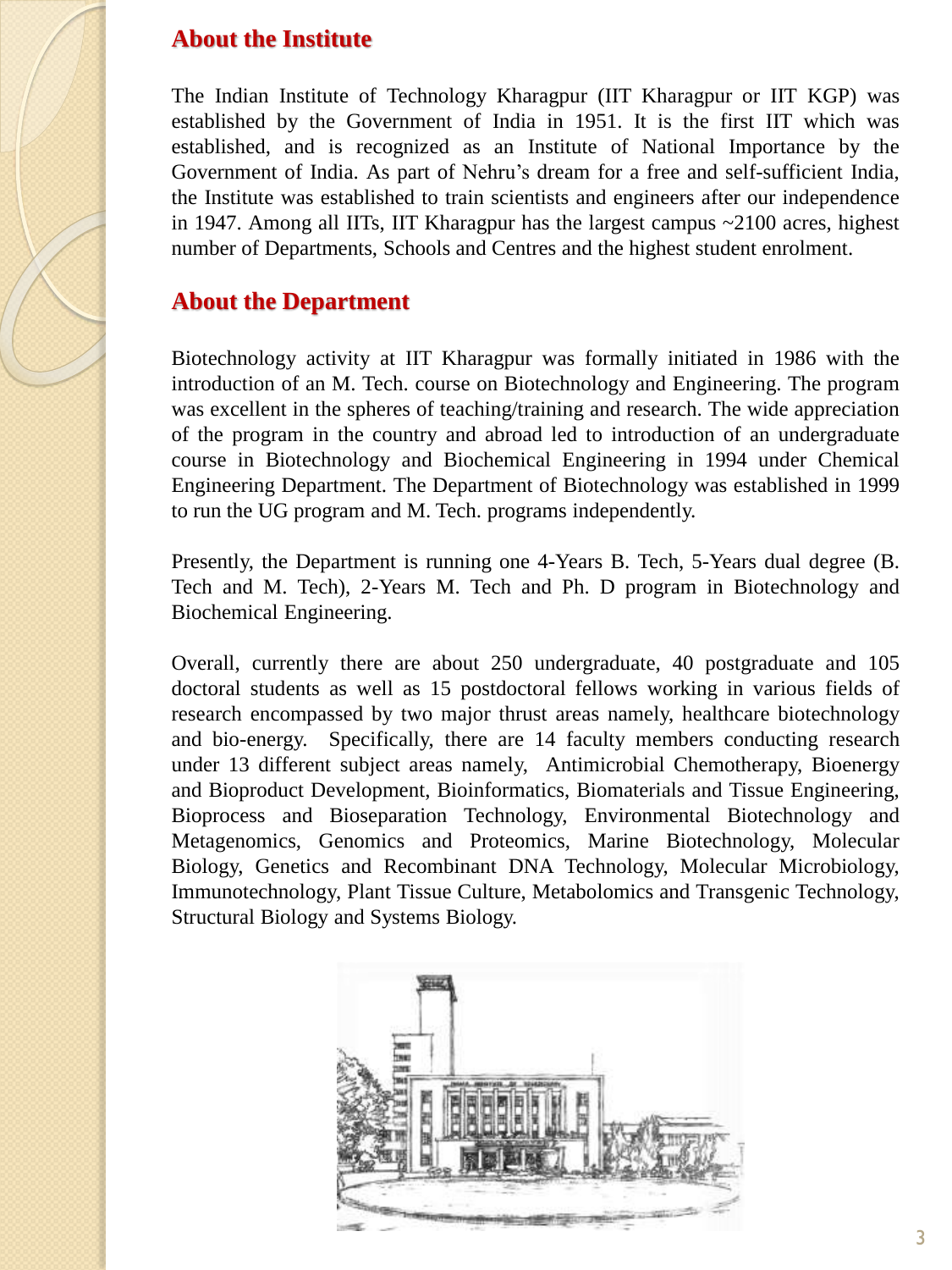# **Organizing Committee**

# **Patron:**

Professor Virendra Kumar Tewari, Director, IIT Kharagpur

# **Convener and Co-conveners:**

Prof. Ramkrishna Sen (Department of Biotechnology, IIT Kharagpur) Dr. Riddhiman Dhar (Department of Biotechnology, IIT Kharagpur) Dr. Amit Ghosh (School of Energy Science and Engineering, IIT Kharagpur)

# **Advisory Committee Members: IIT Kharagpur**

Prof. Debabrata Das Prof. Satyahari Dey Prof. Ananta Kumar Ghosh Prof. Tapas Kumar Maiti Prof. Amit Kumar Das Prof. Sudip Kumar Ghosh Prof. Nikhil Kumar Singha Prof. M. M. Ghangrekar Prof. Mahitosh Mandal Prof. Jyotirmoy Chatterjee

## **Treasurers:**

Prof. Anindya Sundar Ghosh Dr. Somdeb Bose Dasgupta

# **Local Organizing Committee Members**

Prof. Pinaki Sar Prof. Mrinal Kumar Maiti Prof. Ranjit P. Bahadur Dr. Agneyo Ganguly Dr. Brajesh Dubey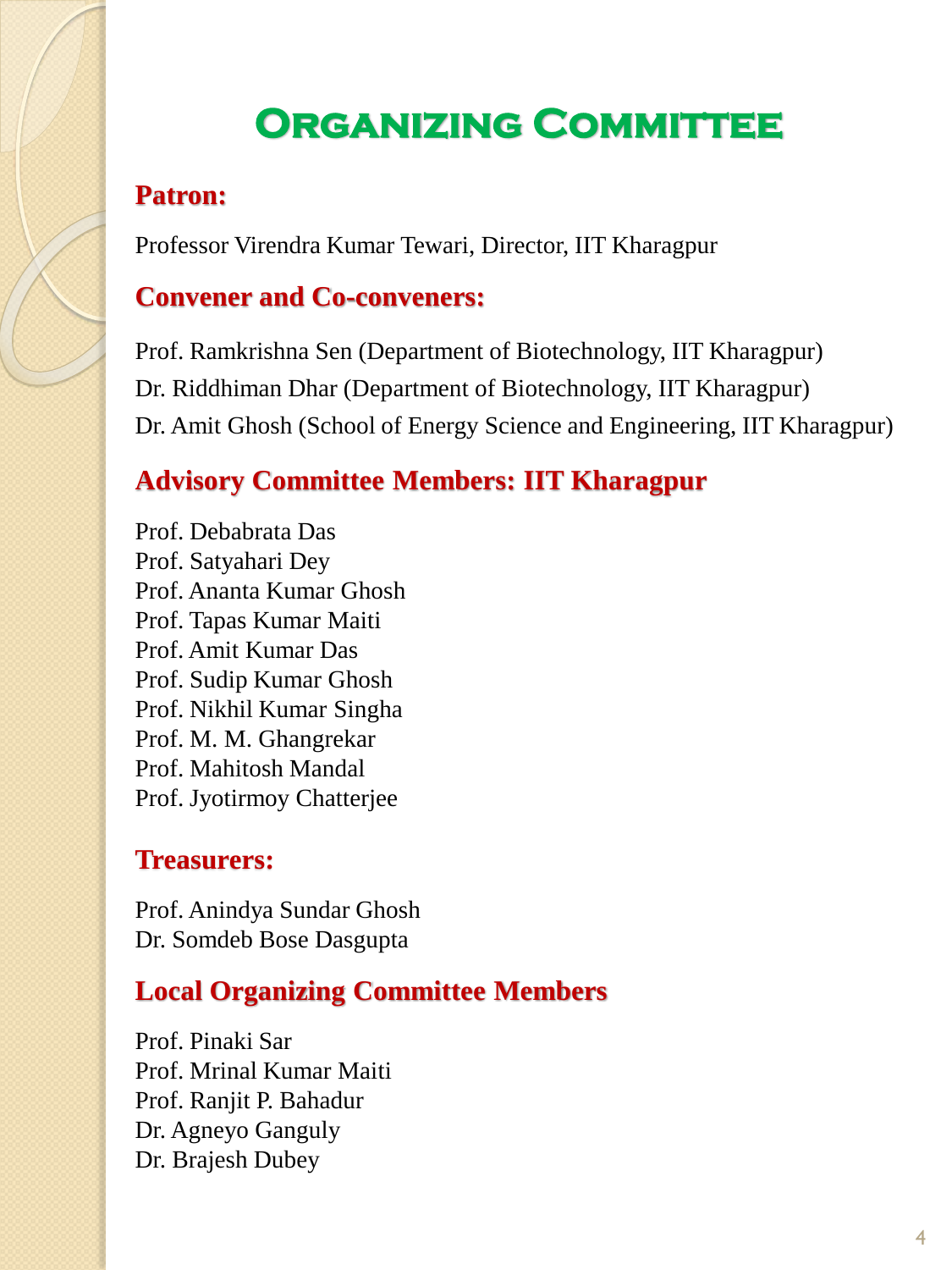## **Route Map**

Kharagpur is a well known landmark, which has one of the longest railway platforms in Asia and is the former headquarter (HQ) of South-Eastern (SE) Railway. The Kharagpur city has become more prominent after the establishment of the first Indian Institute of Technology (IIT). Kharagpur is situated on National Highway #2 about 120 kms west of Kolkata city. The nearest airport to Kharagpur is the Netaji Subhash Chandra Bose International Airport, Kolkata (CCU). Being the former HQ of SE Railways, Kharagpur is connected to most of the major cities of the country by direct train services. IIT Kharagpur is located 5 kms away from the Kharagpur Railway Station (KGP), 1 km from the Hijli Railway Station and 11 kms from the National Highway #2.

# **Tourist/Historical places**

IIT Kharagpur is a place with historical importance which was earlier known as Hijli detention camp. Nehru Museum and Hijli Prison Cell are the sightseeing places in the campus. Nearby places like Golebazar, Gatebazar and Jagannath Temple may also be visited. In addition, there are many places of tourist's interests, like Digha (sea beach on the Bay of Bengal) is 120 kms and Bishnupur (archeological monuments of terracotta art) is 90 kms from Kharagpur. Also, Kolkata, the City of Joy and the City of Palaces is situated 120 kms away and it is the capital of West Bengal as well as the largest metropolis in the eastern region of the country.

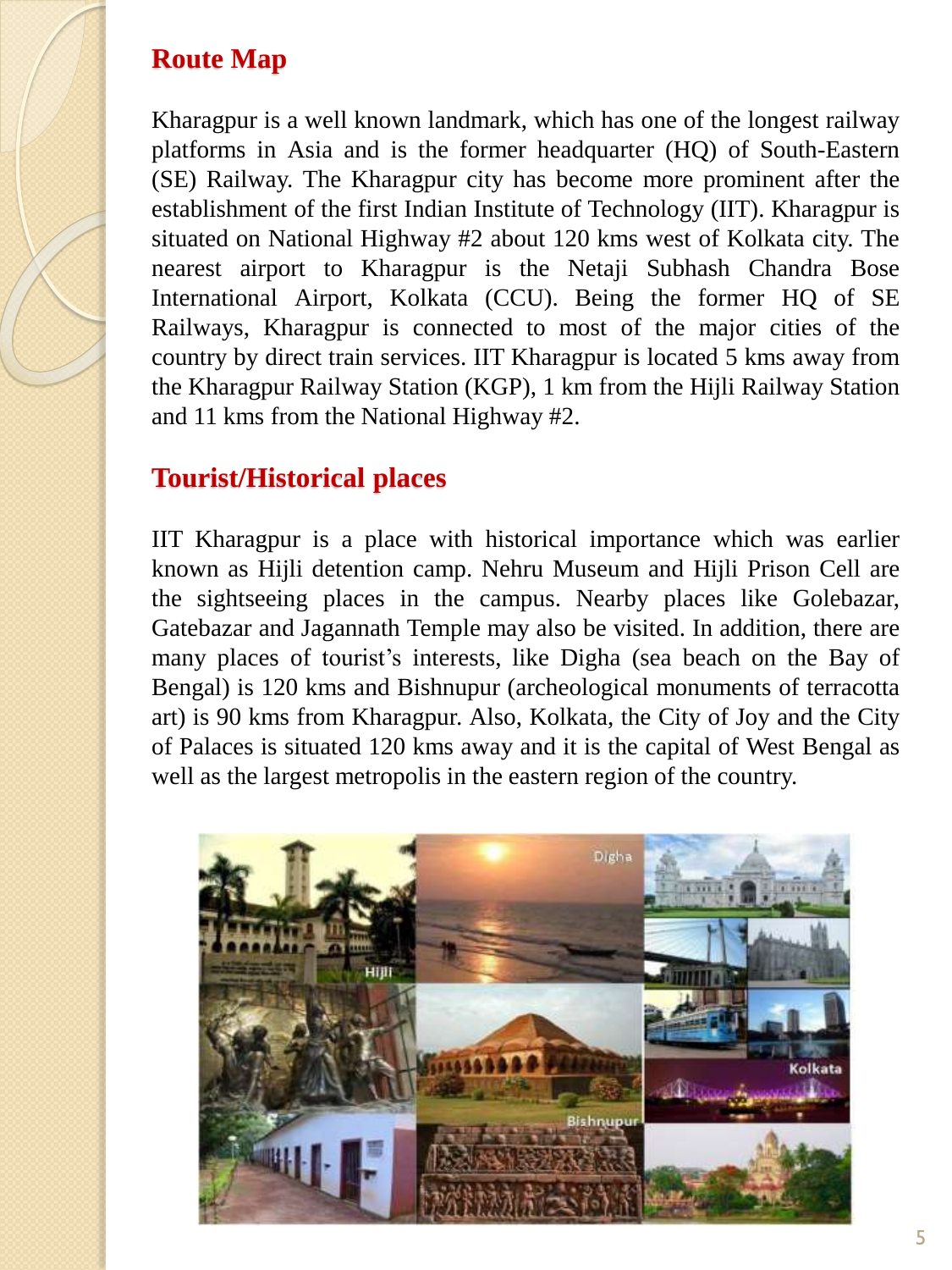#### **Accommodation**

Limited number of rooms are available in the Technology Guest House and Visveswaraya Guest House at IIT Kharagpur on payment basis. Accommodation can be arranged in the Guest Houses after receiving the requests from the participants. Paid accommodations for the research scholars can be arranged in the student hostels.

#### **Registration Details**

| <b>Registration Types</b> | <b>Important Dates</b>                   |  |
|---------------------------|------------------------------------------|--|
| EARLY BIRD                | Available until August 03, 2020          |  |
| STANDARD                  | After August 03, 2020 upto September 15, |  |
|                           | 2020                                     |  |

| <b>Registration Fees (INR)</b>          |                                         |                                                |
|-----------------------------------------|-----------------------------------------|------------------------------------------------|
|                                         | On or before 03/08/2020<br>(Early Bird) | After 03/08/2020 upto<br>15/09/2020 (Standard) |
| Research Scholars/Post-Doctoral Fellows | 3000                                    | 4000                                           |
| Faculty (Member BESI)                   | 4500                                    | 6000                                           |
| Faculty (Non-Member BESI)               | 5500                                    | 7000                                           |
| <b>Accompanying Person</b>              | 3000                                    | 4000                                           |
| <b>Industry Personnel</b>               | 8000                                    | 10000                                          |

#### **Spot Registration Rs. 7500.00**

(Without accommodation and breakfast)

*Please note: Registration fee includes Registration Material, Suitable Accommodation for 2 nights, and food (breakfast, lunch and dinner). Charges include GST @18% . Spot Registration does not include accommodation and breakfast.*

#### **Contact details: Department of Biotechnology, IIT Kharagpur**

Prof. Ramkrishna Sen*, Head - Biotechnology* & *Convener- Administration* Phone: +91-3222-282248 (Head's office) & Mobile: +91-9474618882 E-mail: rksen@bt.iitkgp.ac.in

Dr. Riddhiman Dhar, *Joint Convener - Technical* Phone: +91-3222-304562 (office) & Mobile: +91-9051629689 E-mail: riddhiman.dhar@iitkgp.ac.in

Dr. Amit Ghosh, *Joint Convener - Handling and co-ordination* Phone: +91-3222-260804 (office) & Mobile: +91-8918462398 E-mail: amitghosh@iitkgp.ac.in